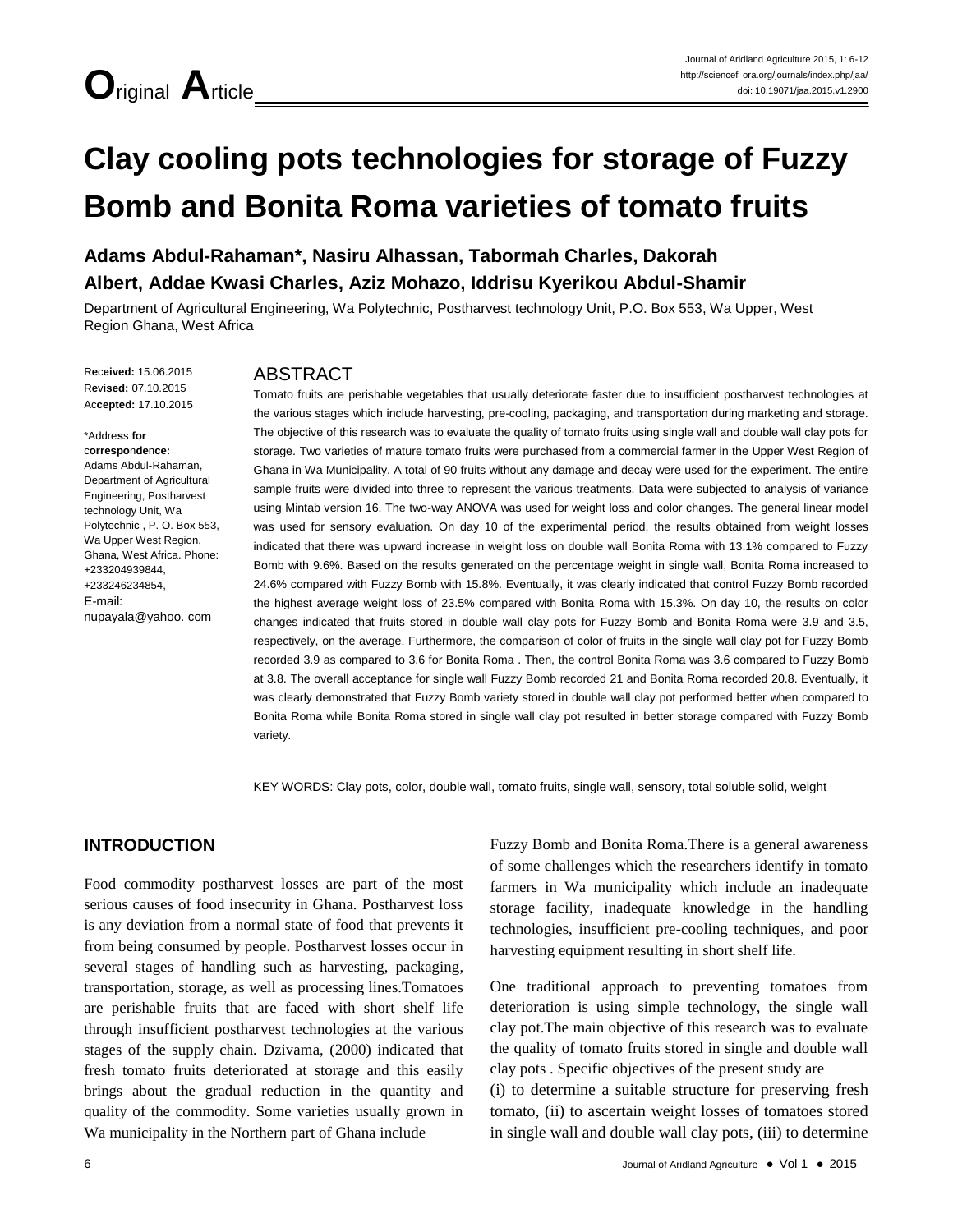the color changes in tomato fruits stored in single wall and double wall pots, (iv) to determine the sensory qualities in texture, sweetness, and consumer acceptance of tomato fruit stored in single and double wall pots, and (v) to ascertain the total soluble solid (TSS) of stored tomato fruit in single and double wall clay pots.

Postharvest losses in tomato fruits are attributable to several factors, especially poor storage structures, as well as variations in temperature. According to Cantwell, (2002) first trials of a pot-in-pot proved successful, that eggplant stayed fresh for 27 days instead of 3 days, tomato and pepper lasted for 3 weeks and more. Pinela, *et al.,* (2012) proposed that zeer pot known as double wall clay pot can be operated by the principle of evaporative cooling and can store 12 kg of vegetables keeping them fresh while costing less. Han *et al.,* (2004) proved that the mud evaporative cooler was able to drop the ambient temperature to 10°C and increase the relative humidity of incoming air from 40.3% to 92% for the storage chamber, results also indicated that the cooling capacity and efficiency was higher between 12 and 16 hrs. Buntong (2013) conducted a research with the technology and results demonstrated that the evaporative cooler can reduce the daily maximum ambient temperature from 32–40°C to 24–29°C. Effects of conditions at storage on tomato fruits quality have a greater influence in maintaining the shelf life for fresh tomato fruits. According to Thanh, (2006) tomato fruits with their harvesting details maintain quality as fresh when kept under the refrigeration cool of  $35-40$ °C.

Brown *et al*., (1992) also noticed that mature-green tomatoes stored at 5°C developed severe pitting after 22 days at storage, while tomatoes stored at 12°C had no pitting. Cultivar had no significance effect on fruit firmness; however, storage temperature had a significant effect, the results showed that tomatoes stored at 12°C tended to have a low firmness this view is supported by Workneh and Woldetsadik, 2004; Workneh, 2010. Several field observations have reported that about 40–50% of horticultural crops, which includes fruits and vegetables produced, are lost during pre-cooling before they can be consumed (Kitinoja, 2002).

# **MATERIALS AND METHODS**

This section described the constructional stages, experimental design used, and data analysis of the research.

# **Construction of the Pots**

The construction was started by identifying a fine clayed area at a river site and the area was dug out. The clay was

pounded with pestle and mortar, sieved, and was mashed and kept in a hole dug on the ground of the backyard for 3 days in order for it to ferment and get more starch.

The mashed clay was removed and added to dry pounded clay in a pound sieve form and both dry and wet clay substances were kneaded together to get a dough-like mixture. The required number of pots was molded to the required thickness and of the required circumference, and was kept for 24 h. A smoothing stone and water were used to smoothen the pots, a decorator known locally as "*kusaahaa"* was used to put designs on the pots (Figure 1).

#### **Preparing the Clay Pot**

In preparing the pots, an area was identified outside the backyard and lined with stones in a circular form. *Dawadawa* shelves were also lined inside the circle of stones and pots were placed inside and were covered. Fire was lit, it left to burn for 24 h, and was cooled down before the pots were removed, cleaned, and became ready for use. (Plate 1).



**Figure 1:** Double wall pot



**Plate 1:** Single and double wall clay pots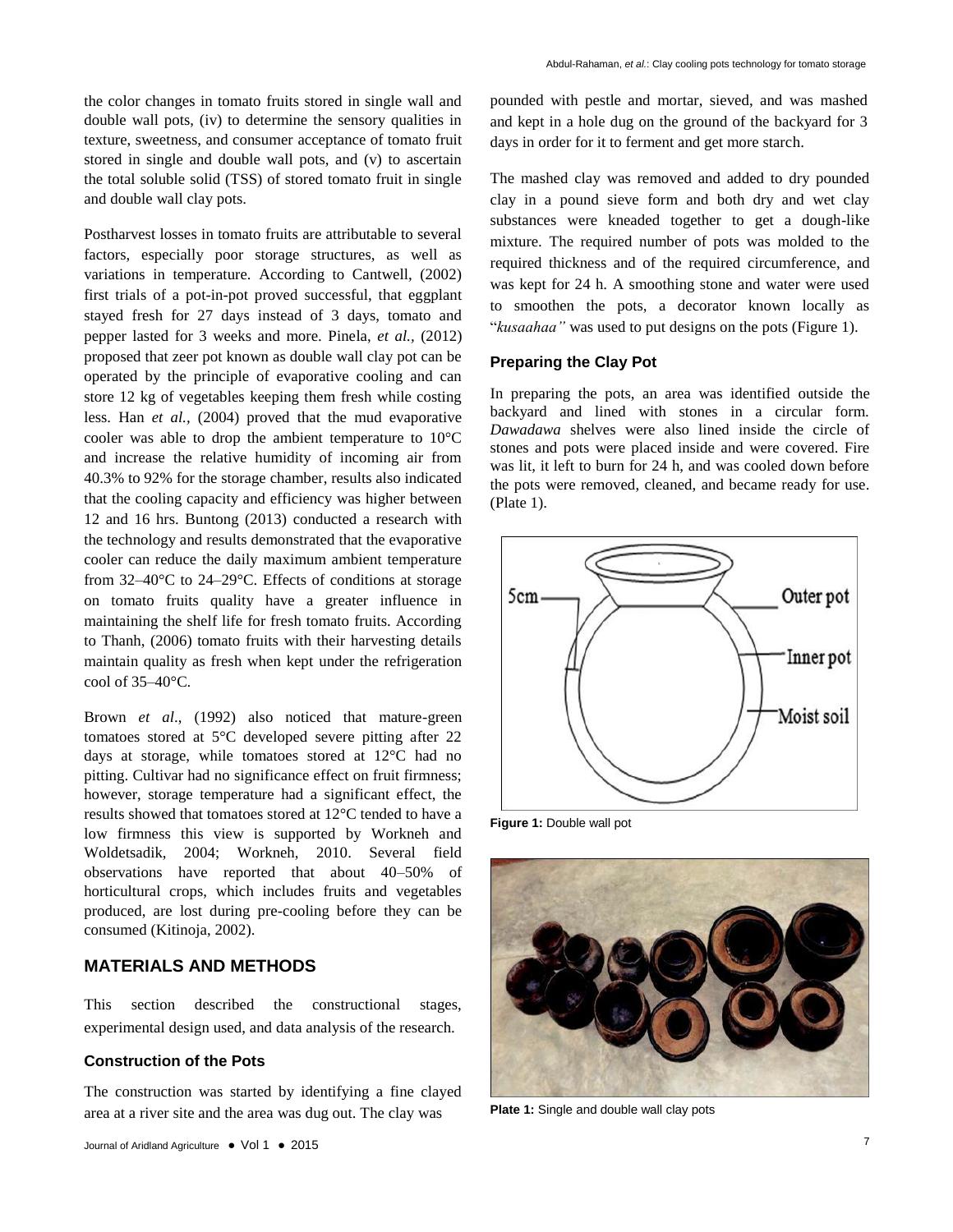#### **Plant Materials**

Mature tomato fruits were purchased from a commercial farmer in the Upper West Region Wa Municipality at a community called Kpongu. A total of 90 fruits without any damage and decay were used for the experiment. The entire fruit was divided into three to represent the various treatments. Tomato fruits were washed to remove dirt and allow to air dry naturally before storage in the different structures. Both single and double wall pots, held 5 fruits for a period of 10-day. The space between the double wall pots was filled with sand and water. The produce was then put inside the pot and data taken and finally covered with cloth.

#### **Design of Experiment**

In this experiment, the researchers were dealing with two varieties of tomatoes, namely Fuzzy Bomb and Bonita Roma tomato stored in single wall and double wall clay pots. 6 single wall and 6 double wall pots were used each containing 5 tomato fruits and stored for a period of 10 days. 15 fruits of each of the two varieties were left on control and monitored together with the fruits in pots. Completely randomized design was the experimental design applied.

#### **Statistical Analysis**

Data were subjected to analysis of variance using the Mintab version 16. The two-way ANOVA was used for weight loss and color changes. The General Linear Model was used for sensory evaluation. And, data on the sensory evaluation were transformed into their log forms to allow for the use of ANOVA. Means were claimed significant at *P* ≤ 0.05. Means separation was done using individual Fisher's error rate, where applicable.

# **RESULTS**

### **Percentage Weight Losses of Tomato Fruits**

The results obtained from percentage weight loss of fresh fruits of Fuzzy Bomb and Bonita Roma tomato varieties stored in single wall clay pots, double wall clay pots, and control environment indicated that the Bonita Roma variety stored in double wall pot on day 2 recorded an average weight loss of 0.4% as compared with 0.7% in Fuzzy Bomb. But, single wall Bonita produced a weight loss of 4.1% compared with 1.7% by Fuzzy Bomb (Figure 2). The control samples of Bonita Roma and Fuzzy Bomb produced percentage weight loss of 2.1% and 3.3%, respectively.



**Figure 2:** Weight losses of tomato fruits stored in double and single wall clay pots and control

Meanwhile on day 6, fruits stored in double wall pots Fuzzy Bomb recorded an average weight loss of 2.2% compared with Bonita Roma's 2.4%. Data on single wall clay pot showed that Bonita variety had increased weight loss with 8.5% as compared with 4.4% of Fuzzy Bomb.The control samples on Bonita Roma showed increase weight loss of 5.5% compared with Fuzzy Bomb with 9.3%.

However, on day 10 of the experimental period, the results obtained from weight losses indicated that there was upward increase in weight on double wall Bonita Roma 13.1% compared to Fuzzy Bomb with 9.6%. Based on the results generated on the percentage weight in single wall Bonita Roma increased to 24.6% compared with Fuzzy Bomb with 15.8%. Eventually, it was clearly indicated that control Fuzzy Bomb recorded more average weight loss of 23.5% compared with Bonita Roma with 15.3%, but the highest weight loss was found with Bonita Roma.

#### **Color Appearance**

The results produced on color changes of tomato fruits stored in double clay pots, single wall clay pots, and control temperature indicated that on day 2 of the experimental period in the double clay pot Fuzzy Bomb recorded an average color of 1.3 compared with Bonita Roma with 1.5. Data on single wall clay pot showed that Bonita Roma recorded 1.5, while the Fuzzy Bomb recorded 1.2. The control sample of Fuzzy Bomb recorded 1.4, and the Bonita Roma recorded 1.2 (Figure 3).

Furthermore, the results obtained on color changes on day 6 double wall pot were 2.2 for Bonita Roma compared with 2.3 for Fuzzy Bomb. While single wall clay pot of Bonita Roma was 2.4 being more colorful as compared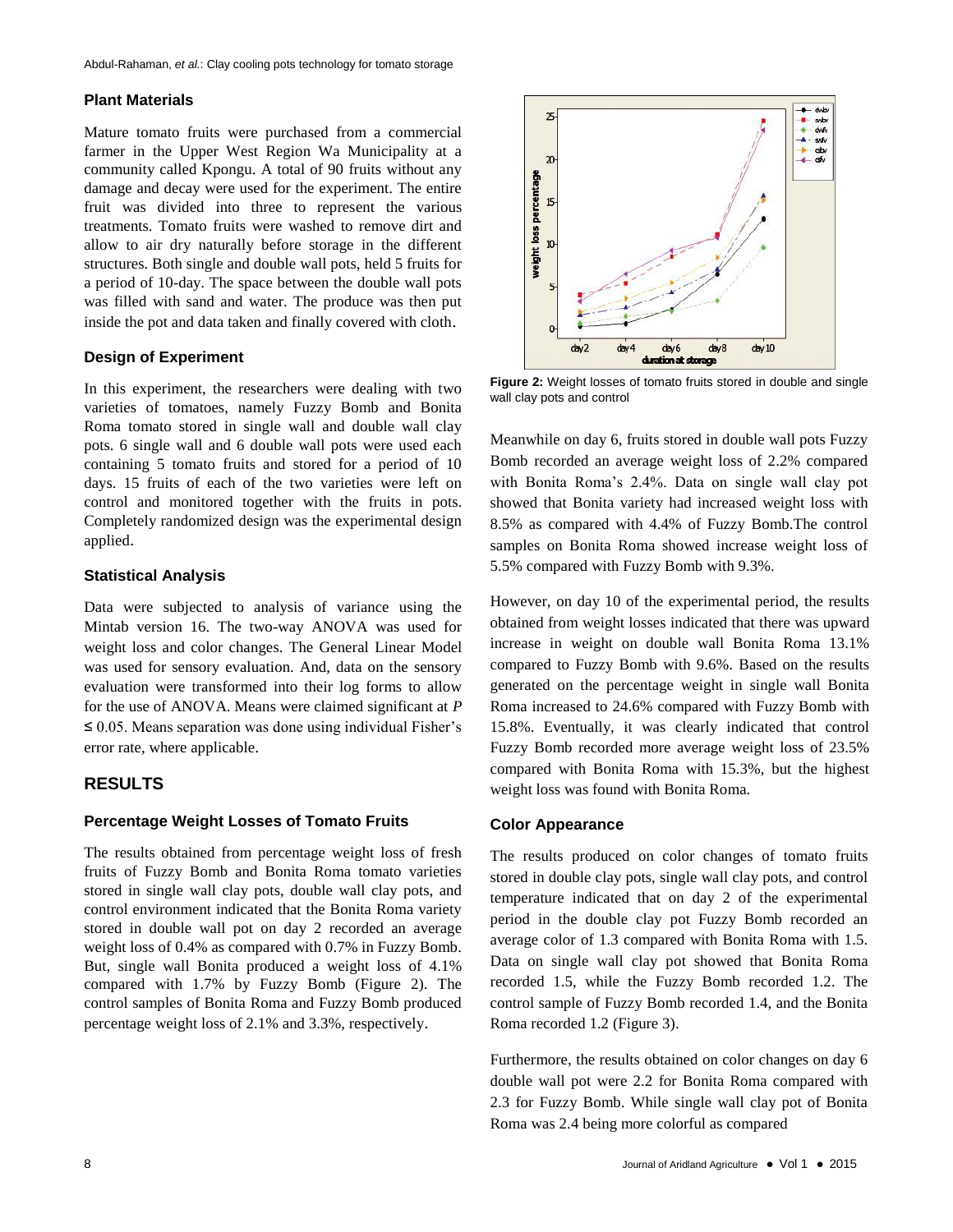with Fuzzy Bomb with 2.1. Fruits stored as control were changing faster from slightly yellowish to reddish which indicated that the control Fuzzy Bomb recorded the highest of 3 compared with Bonita Roma with 2.8. On day 10, results indicated that fruits stored in double wall clay pots with Fuzzy Bomb and Bonita Roma were 3.9 and 3.5, respectively. Moreover, the comparison of color of fruits in the single wall clay pot for Fuzzy Bomb recorded 3.9 as compared to 3.6 for Bonita Roma. Then, the control Bonita Roma was 3.6 compared to Bonita Roma 3.8.

#### **Sensory Evaluation**

The results produced on the sensory evaluation from fresh tomatoes fruits stored in the three conditions were evaluated and scored by 13 untrained panelists indicated that the overall acceptance for double wall Fuzzy Bomb recorded 23. 5 compared with Bonita Roma, 23.2.Texture for Fuzzy Bomb recorded 7.8 while Bonita Roma was 7 and sweetness for Fuzzy Bomb recorded 7.2 and Bonita Roma 7.7 (Figure 4).

The overall acceptance for single wall Fuzzy Bomb recorded 21 and Bonita Roma recorded 20.8. The texture in single walls for Fuzzy Bomb recorded 7.5, while Bonita Roma was 6.2 and sweetness for Fuzzy Bomb recorded 6.2, and Bonita Roma 7.2.

The overall acceptance for control samples for Fuzzy Bomb recorded 3.3 compared with Bonita Roma with 7.3. Texture values of 2 and 0.8 were produced for Fuzzy Bomb and Bonita Roma, respectively. Sweetness for the Fuzzy Bomb was 1 while Bonita Roma 1.4.

#### **TSS**

Based on the results produced on the TSS of tomato fruits, Bonita Roma and Fuzzy Bomb varieties stored in double wall clay pot, single wall clay pot, and the control sample for an experimental period of 10-day, Bonita Roma at day 0 was 6.5 and Fuzzy Bomb at day 0 was also 6.5 which increased to 7.2 and 6.8, respectively (Figure 5). Also, results obtained on the TSS of fruits on control sample recorded 8 for Bonita Roma compared with 7.4 for Fuzzy Bombs. Eventually, the highest TSS was found with Bonita Roma, and the least was found with Fuzzy Bomb.

#### **DISCUSSION**

#### **Weight Reduction Percentage**

The results obtained from the statistical analysis on percentage weight loss of tomato fruits stored in the three conditions demonstrated that there were significant differences at  $P \leq 0.05$  in weight loss due to varieties of tomato fruits storage in the three conditions. However, no



**Figure 3:** Color appearance of the tomatoes fruits stored in double and single wall clay pots and control



**Figure 4:** Sensory evaluations of the tomato fruits stored in the double and single wall clay pot and control



**Figure 5:** The total soluble solid of the tomatoes fruits stored in the double wall clay and single wall clay pots and control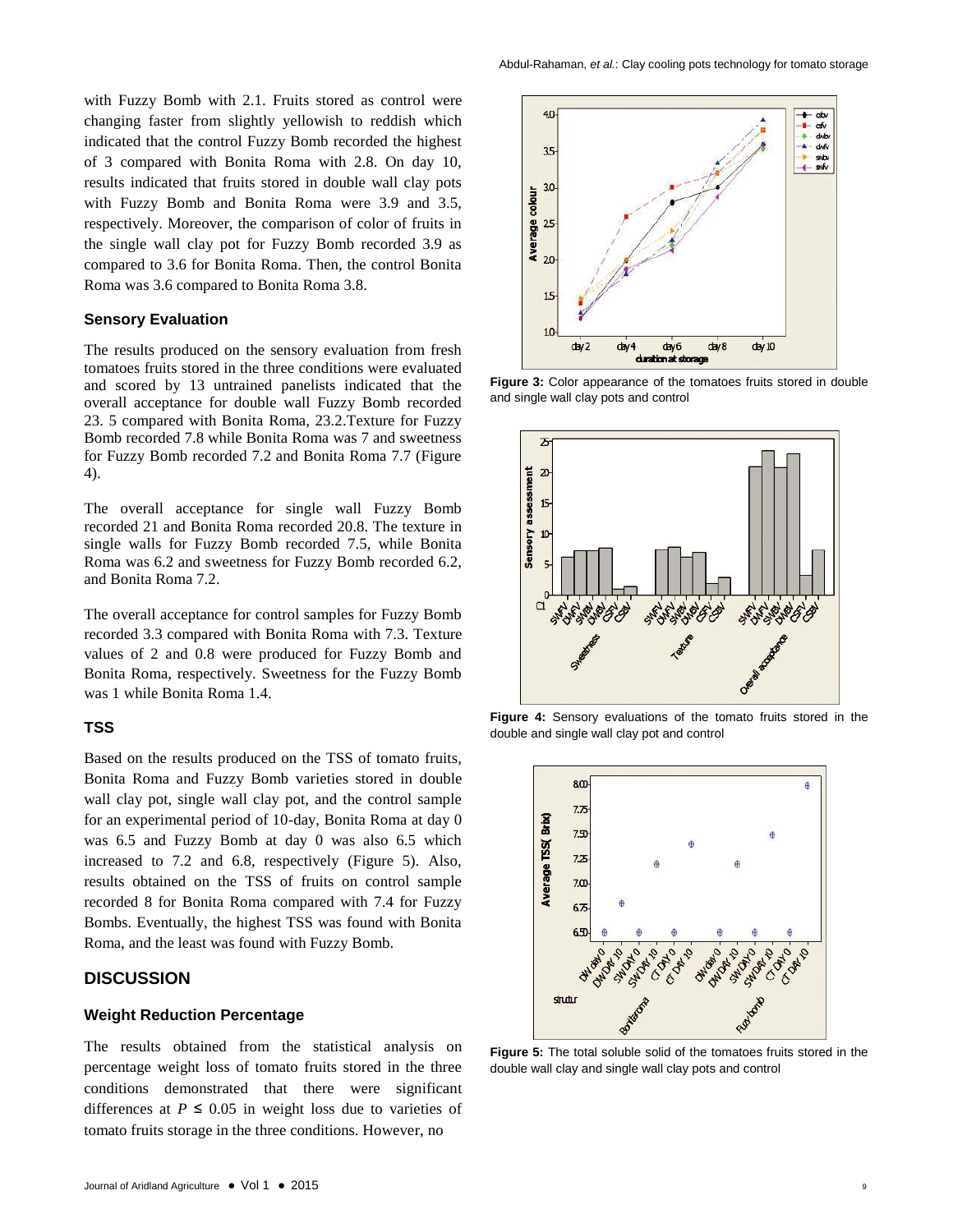significant difference in weight loss of tomato fruits due to the three storage conditions was produced (Tables 1 and 2).

The results; however, could not produce and interaction effect. The factors that may have accounted for the results obtained could be due to pre-harvest treatments, temperature, and relative humidity. This agrees with the findings by Parker and Maalekuu (2013) which stated that maintaining high humidity around harvested produce reduces water loss, which would result in decreased returns through poor quality and loss of saleable weight. Kitinoja (2002) also reported that due to high rates of bruising, there is water loss and subsequent decay during postharvest handling that enhances weight loss. Similarly, Mohamed, (2004) added that quality of most fruits and vegetables is affected by water loss during storage, which depends on the temperature and relative humidity.

#### **Color Appearance**

The result produced by statistical analysis on color changes of tomato fruits stored in the three storage conditions of the experimental period demonstrated that there were significant differences at  $P \leq 0.05$  in color changes due to varieties of tomatoes fruits . However, results obtained from the three storage conditions indicated that there was no significant difference at  $P \leq$ 0.05 due to storage structures (Tables 3 and 4).

Also, the differences that were observed on the results of color changes indicated that there was no interaction effect at  $P \le 0.05$ . The results produced on color changes of Bonita Roma, and Fuzzy Bomb tomato fruits could be as a result of ripening and heat. This research partially agrees with the earlier research by Dvizama, (2000), which stated that fruit quality is affected by ripeness stage, time of removal from the plant, handling conditions and frequency, storage temperature, and time. Znidarcic and Pobrl, (2003) also discovered that tomato fruits still live and respire after harvesting; however, their quality and appearance change during postharvest handling.

#### **Sensory Evaluations**

The results obtained from the sensory evaluation of blind taste test on overall acceptance from the score of 13 untrained panelists indicated that there were no significance differences on sweetness at  $P \leq 0.05$  due to varieties of tomato fruits stored in the three conditions.

Also, results obtained from the statistical analysis on the sensory evaluation on consumer acceptance of tomato fruits stored in three storage conditions demonstrated

that there were no significant differences on sweetness at *P*  $\leq 0.05$  due to the storage structures (Table 5). Again results obtained from the statistical analysis on sensory evaluation texture of tomato fruits stored in three storage conditions revealed that there were no significance differences in texture due to varieties and no significance difference in texture due to storage structures (Table 6). The results obtained from the statistical analysis on the sensory evaluation on consumer overall acceptance of tomato fruits stored in three storage conditions indicated that there were significance differences in varieties and no significance difference due to storage structure (Tables 7 and 8).

The results could not produce any interaction effects. The difference in taste could be as a result of harvesting time and postharvest treatment such as temperature. This finding agreed with Murugan *et al.,* (2011) that the retaining ability of organoleptic value earthen pot cool chamber was better when compared to the products stored at room chamber. However, this finding contradicts with Jones (1999) research which discovered that fruit that remain attached to the plant longer are generally more flavorful but agrees with Malundo *et al.,* (1995) that taste (sweetness and sourness), and acceptability of tomatoes are normally affected by sugar and acid levels, at storage.

**Table 1: Two-way ANOVA on weight loss in double and single wall clay pots and control temperature**

| <b>Source</b>     | DF | SS      | МS      |       |       |
|-------------------|----|---------|---------|-------|-------|
| Variety           |    | 449.31  | 449.307 | 20.27 |       |
| Storage structure | 2  | 143.08  | 71.542  | 3.23  | 0.057 |
| Interaction       |    | 15.74   | 7.869   | 0.36  | 0.705 |
| Residual          | 24 | 531.88  | 22.162  |       |       |
| Total             | 29 | 1140.01 |         |       |       |

DF: Degree of freedom, SS: Sum of squares, MS: Mean of squares

**Table 2: Single factor ANOVA on weight losses for double and single wall clay pot and control temperature**

| Variety     | N  | Mean   | Grouping |
|-------------|----|--------|----------|
| Bonita Roma | 15 | 11.013 |          |
| Fuzzy Bomb  | 15 | 3.273  | в        |

| <b>Source</b>     | DF | SS      | МS      |       | P     |
|-------------------|----|---------|---------|-------|-------|
| Variety           |    | 15.7398 | 15.7398 | 68.19 | 0.000 |
| Storage structure | 2  | 0.2915  | 0.1458  | 0.63  | 0.54  |
| Interaction       | 2  | 0.0991  | 0.0496  | 0.21  | 0.808 |
| Residual          | 24 | 5.5399  | 0.2308  |       |       |
| Total             | 29 | 21.6703 |         |       |       |

DF: Degree of freedom, SS: Sum of squares, MS: Mean of squares

**Table 4: Single factor ANOVA on color changes of tomato fruits**

| Variety     | N  | Mean   | Grouping |
|-------------|----|--------|----------|
| Bonita Roma | 15 | 3.262  |          |
| Fuzzy Bomb  | 15 | 1.8133 | в        |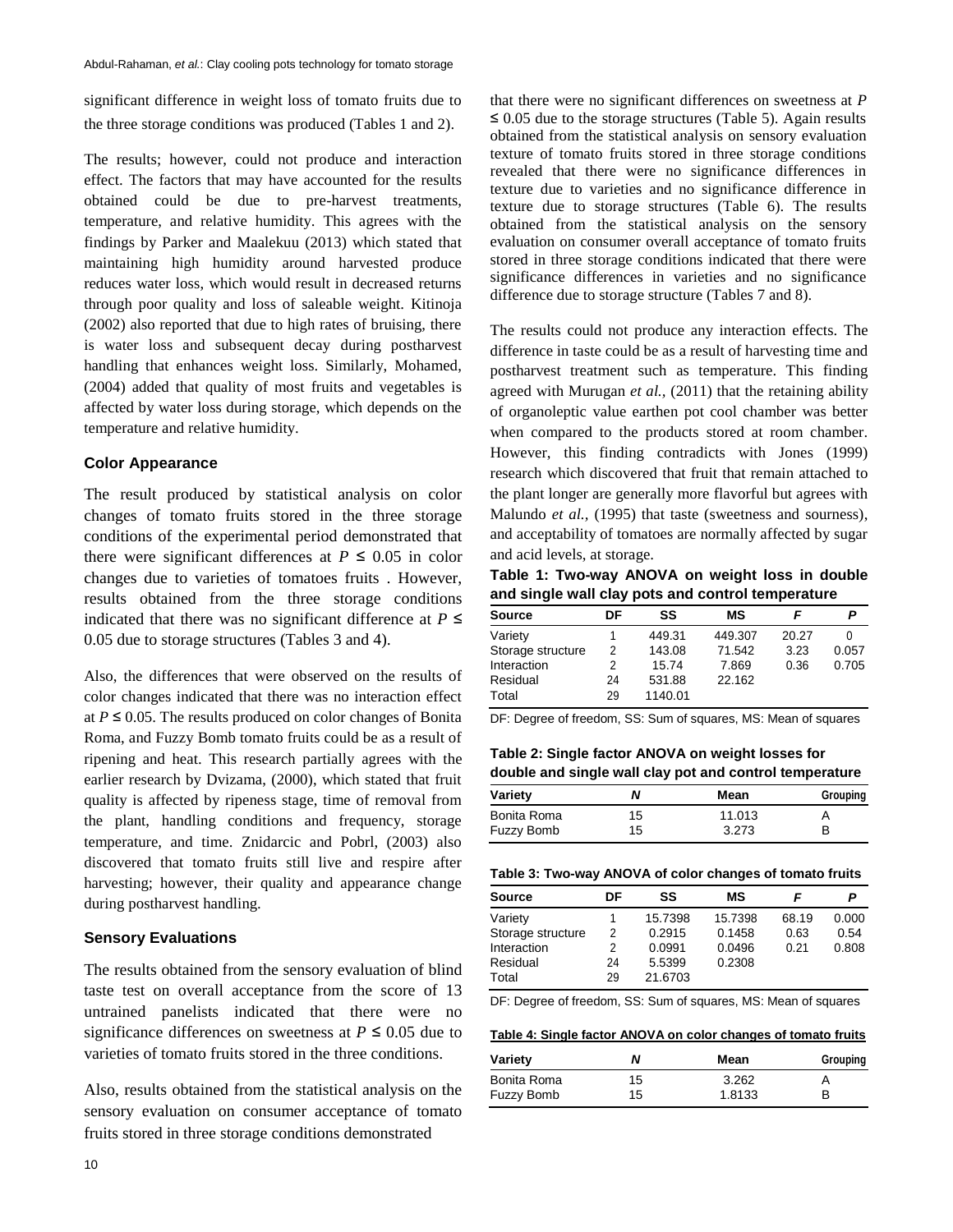**Table 5: ANOVA for sweetness of tomato fruits**

| <b>Source</b>                               |    | DF Sequential Adjusted Adjusted<br>SS | SS                        | мs | F | P           |
|---------------------------------------------|----|---------------------------------------|---------------------------|----|---|-------------|
| Variety                                     |    |                                       | 0.02529  0.02529  0.02529 |    |   | 1.030 0.327 |
| Storage structure 2 0.00762 0.00762 0.00381 |    |                                       |                           |    |   | 0.16 0.857  |
| Residual                                    | 14 |                                       | 0.34329 0.34329 0.02452   |    |   |             |
| Total                                       | 17 | 0.3762                                |                           |    |   |             |
|                                             |    |                                       |                           |    |   |             |

DF: Degree of freedom, SS: Sum of squares, MS: Mean of squares

**Table 6: ANOVA for texture for tomato fruits**

| <b>Source</b>       |    | DF Sequential Adjusted Adjusted<br>SS | SS              | МS              |             |            |
|---------------------|----|---------------------------------------|-----------------|-----------------|-------------|------------|
| Variety             | 1. | 0.00345                               |                 | 0.00345 0.00345 | 0.210 0.654 |            |
| Storage structure 2 |    | 0.04399                               | 0.04399 0.02199 |                 |             | 1.34 0.294 |
| Residual            | 14 | 0.23027                               | 0.23027 0.01645 |                 |             |            |
| Total               | 17 |                                       |                 |                 |             |            |

DF: Degree of freedom, SS: Sum of squares, MS: Mean of squares

Journal of Aridland Agriculture ● Vol 1 ● 2015 **Table 7: ANOVA of overall acceptance for tomato fruits**

| <b>Source</b>                                                                  |  | DF Sequential Adjusted<br>SS                                                              | SS | Adjusted<br>МS | F    | P |
|--------------------------------------------------------------------------------|--|-------------------------------------------------------------------------------------------|----|----------------|------|---|
| Variety<br>Storage structure 2 0.011291 0.011291 0.005645<br>Residual<br>Total |  | 1 0.125894 0.125894 0.125894 12.710 0.003<br>14 0.138672 0.138672 0.009905<br>17 0.275857 |    |                | 0.57 |   |

DF: Degree of freedom, SS: Sum of squares, MS: Mean of squares

**Table 8: Single factor ANOVA on sensory evaluation for tomato fruits**

| Variety     | Mean    | Grouping |
|-------------|---------|----------|
| Bonita Roma | 90.5180 | A        |
| Fuzzy Bomb  | 90.3793 | в        |

Means that do not share a letter are significantly different

#### **CONCLUSION**

As postharvest researchers who are attempting to unearth and improve technologies to extend shelf life management of fresh fruits in horticulture, the state of the results offered a solid ground to present the following as concluding remarks.

Based on the results generated on the data analysis on percentage weight loss, color appearances, and the sensory evaluation demonstrated that Fuzzy Bomb variety stored in double wall clay pot after the 10 days maintain shelf life better when compared to Bonita Roma. For color changes, the research revealed that Bonita Roma stored in the double wall clay did better after the experiment as compared with Fuzzy Bomb while in sensory evaluation, scored by the 13 untrained panelists, Fuzzy Bomb performed better than Bonita Roma. For TSS, the researchers discovered that

control Bonita Roma performed better compared with Fuzzy Bomb varieties.

- Based on the findings, the first null hypotheses cannot be validated
- Also, variety produced difference in color and the second null hypotheses cannot be accepted
- No difference was produced on texture and therefore, the null hypotheses on firmness was true and should be accepted
- Significant differences were also not found with TSS with varieties or storage conditions.

Eventually, it was clearly demonstrated that Fuzzy Bomb variety stored in double wall clay pot performed better when compared with Bonita Roma while Bonita Roma stored in single wall clay pot resulted better compared with Fuzzy Bomb variety.

#### **RECOMMENDATIONS**

Based on the findings on the use of double wall clay pots, single wall clay pots, and control sample in cooling and storage of fresh tomato fruits, the researchers would like to come up with the following recommendations:

- Researchers should try to come out with more clay technologies for cooling and storage of perishable produce such as fresh tomatoes to ensure its availability for consumers all year round
- In subsequence research, storage structures double wall clay pots should be molded higher to prevent evaporation
- The sample size should be increased from 90 to 120 to allow for broader assessment of the treatment means
- The duration of storage of fresh tomato fruits should be extended from 10 to 15 days to determine appropriate consumer acceptability
- Trials of this experiment should be undertaken at the peak of harvest to allow for the repetition of the entire experiment
- Experiment should be conducted by placing the storage structures in the field to discover the field conditions
- Same fruit size should be used to ensure accurate treatments
- Amount of water to be used in watering the sand placed inside the space of the double wall pots should be calculated to determine effect of quantity of water
- Tomato fruit should be considered from different farming communities to determine the effect of farming practice on shelf life.
- Organically produced fruits should be compared with inorganic produce using one pot design.